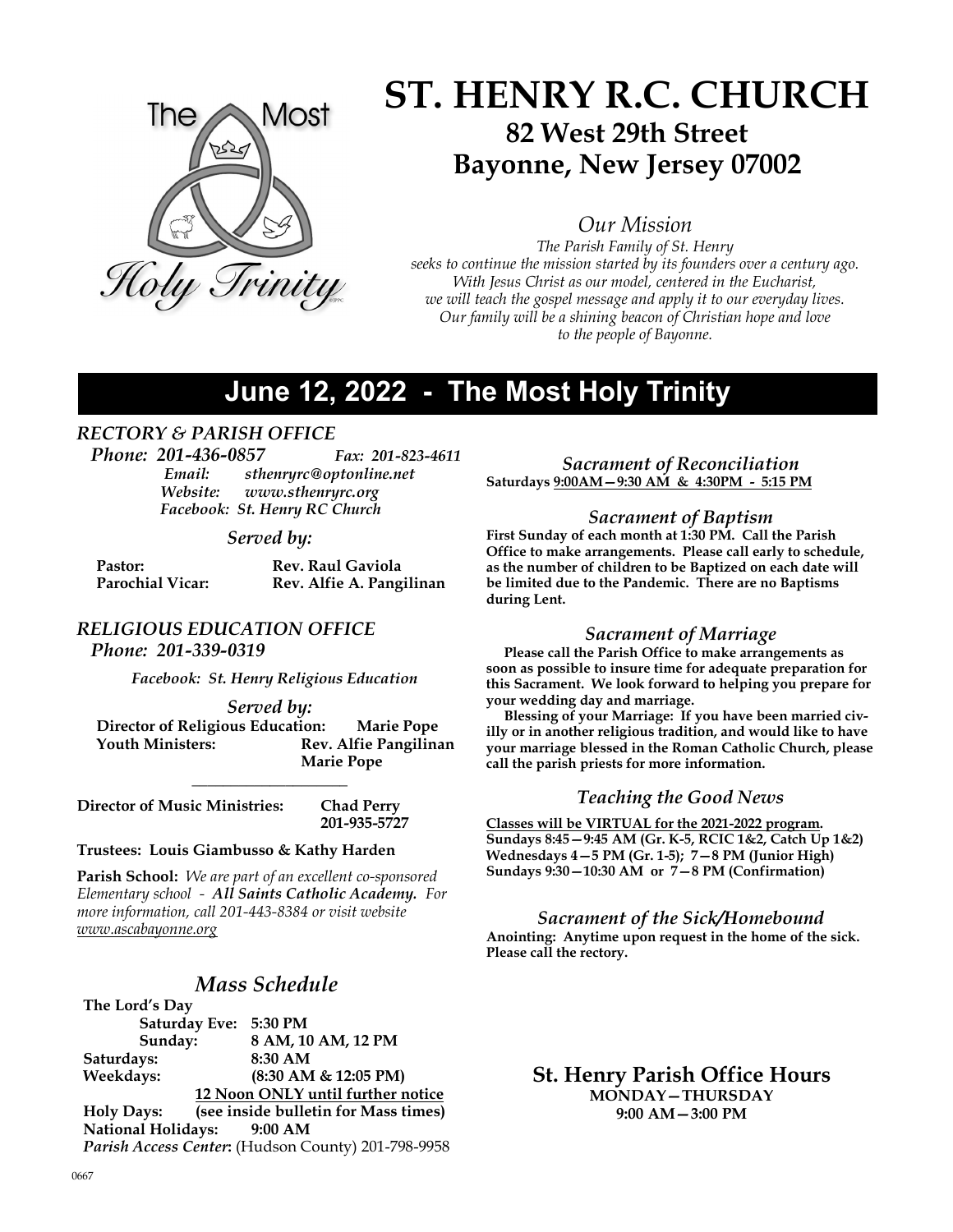



 When speaking of the Trinity, the nature of mystery always surfaces. The meaning and significance of mystery can puzzle us. If we cannot understand or appreciate it, what difference does it make for our faith lives? Thus we attempt to articulate meaning while acknowledging our limited capacity to do so. Thoughts and language seem so limited when attempting to explain the Trinity.

 Jesus provides the best avenue to Trinitarian understanding. As God incarnate, Jesus manifests to us the fullness of God, while being fully one of us. Jesus, who knows our daily human struggles, models for us how to live full human lives in conformity with God's desires and intentions. Love of others without restrictions or stipulations always guided Jesus' words and deeds, which communicate the very essence of God's being. Love of others is at the heart of our love for God and God's love for us. Jesus' Spirit supports, guides and strengthens us to try again when we fail to love one another.

 What is the Trinity? It is God who creates, loves and sustains us with unending love for all time. God, in the person of Jesus and through the Spirit's power, invites us to respond in love while reaching out to others.

# Mass Intentions for the Week

|                      | SATURDAY, June 11th               |  |
|----------------------|-----------------------------------|--|
| 5:30 PM              | Edward Boruch                     |  |
| SUNDAY, June 12th    |                                   |  |
| 8:00 AM              | Rev. Msgr. Edward J. Hajduk and   |  |
|                      | John & Mary Hajduk                |  |
| 10:00 AM             | Paul Pope (Ann.)                  |  |
| 12:00 PM             | Emiliano Marcus Garced            |  |
| MONDAY, June 13th    |                                   |  |
| 12:00 PM             | Catherine Silverstein (32nd Ann.) |  |
|                      | Frank Bilotta                     |  |
|                      | TUESDAY, June 14th                |  |
| 12:00 PM             | Joseph DiCesare                   |  |
|                      | Betty Signoretta                  |  |
| WEDNESDAY, June 15th |                                   |  |
| 12:00 PM             | Judy Blom                         |  |
|                      | Carlo Iazzetta                    |  |
| THURSDAY, June 16th  |                                   |  |
| 12:00 PM             | Ellen Adjuder                     |  |
|                      | Anna Polera                       |  |
| FRIDAY, June 17th    |                                   |  |
| 12:00 PM             | Rita & Balkaran Adjuder           |  |
|                      | William Foran                     |  |
| SATURDAY, June 18th  |                                   |  |
| 8:30 AM              | Tajmool Ghany                     |  |
| 5:30 PM              | All Fathers, Living & Deceased    |  |
|                      | SUNDAY, June 19th                 |  |
| 8:00 AM              | All Fathers,                      |  |
| 10:00 AM             | Living &                          |  |
| 12:00 PM             | Deceased                          |  |
|                      |                                   |  |

# MEMORIALS

SANCTUARY LAMP, ALTAR BREAD & ALTAR WINE In Memory of Hugh Crosson, Allan, Joseph & Josephine Rickvalsky from Arlene Crosson

Weekday Mass Celebrations & Intentions Our Monday through Friday Masses continue to be celebrated at 12PM. Two intentions are honored, one for the 8:30 AM Mass which is not currently being celebrated, and one for the 12:05PM Mass.

# Pray for...

Please continue to keep in your prayers the sick members, family and friends of our parish: Juan Diaz, Craig Buonomo, Marie Pope, Barry Dugan, Fran Dugan, Anna Marie Borzelli, Claire Latwis, Lisa Cerbone, Mary Phillips-Borzelli, Claire Poli, John J. Borzelli.

### READINGS FOR THE WEEK...

Monday: 1 Kgs 21:1-16; Ps 5:2-3ab, 4b-6a, 6b-7; Mt 5:38-42 Tuesday: 1 Kgs 21:17-29; Ps 51:3-4, 5-6ab, 11 and 16; Mt 5:43-48 Wednesday: 2 Kgs 2:1, 6-14; Ps 31:20, 21, 24; Mt 6:1-6, 16-18 Thursday: Sir 48:1-14; Ps 97:1-2, 3-4, 5-6, 7; Mt 6:7-15 Friday: 2 Kgs 11:1-4, 9-18, 20; Ps 132:11, 12, 13-14, 17-18; Mt 6:19- 23

Saturday: 2 Chr 24:17-25; Ps 89:4-5, 29-30, 31-32, 33-34; Mt 6:24- 34

Sunday: Gn 14:18-20; Ps 110:1, 2, 3, 4; 1 Cor 11:23-26; Lk 9:11b-17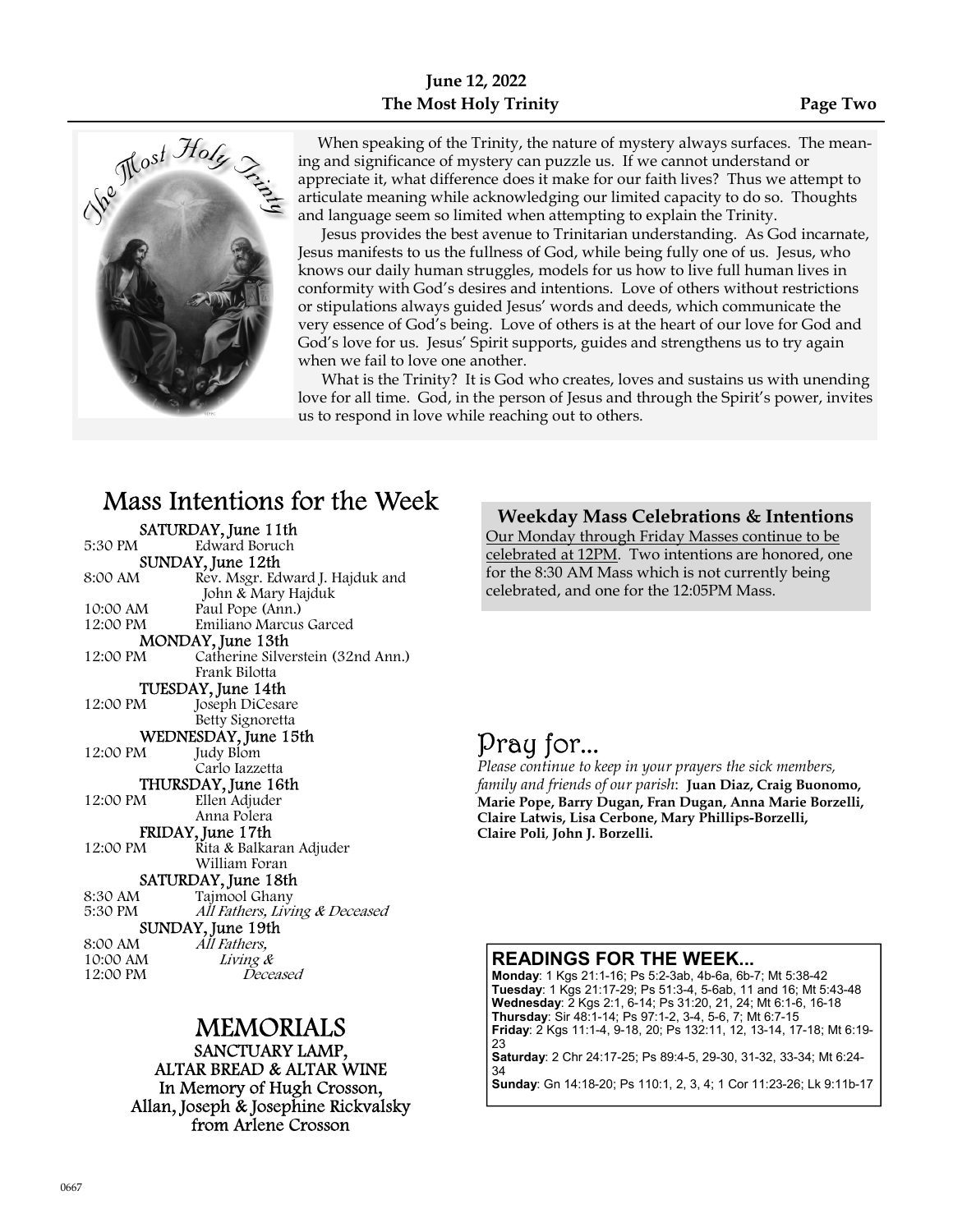# St. Henry Parish NEWS

# Food Pantry Availability

St. Henry FOOD PANTRY is OPEN WEDNES-DAYS, 9:30AM—12:30 PM ONLY. Participants may come every 1—2 weeks as necessary. Ring office doorbell—a bag will be brought to you.

 St. Vincent Food Pantry is open June 23rd, 3 PM-4 PM ONLY.

Location is in the Rectory Basement (entrance 46th St., ground level, near garage).

Non-perishable food donations are always needed. Your donations may be brought to the Parish Office during the week. Please call ahead to insure Jean is in the office to accept it—201-436-0857, Ext. 110.

 Thank you, as always for your generosity and willingness to help those in need.

## St. Henry's PRAYER SHAWL MINISTRY

The Prayer Shawl Ministry meets Sundays in the Parish Office, 1PM—3PM. If you have any questions, please contact Mary Rooth, 201-240-5909.

# PARISH CENTER RENTAL

If you are interested in renting our Parish Center (28th St., behind the Church) for a private party, please call Jean DiPillo,201-436-0857, Ext. 110, 9AM—3PM, Monday through Thursday, for availability and more information.

## All Saints Catholic Academy NEWS…

Registration for the 2022-2023 school year is still in progress. Be sure to register your child if you have not yet done so, as classes are filling up. For more information about ASCA call the office at 201-443- 8384 or visit the website: www.ascabayonne.org.

# Parish Registration

 Your parish is your spiritual home. We invite you to register with St. Henry Parish. If you are not sure whether or not you are already registered, call Jean at the rectory office—201-436-0857, Ext. 110. However, if you are not receiving offering envelopes or various parish mailings, chances are you are not registered. Keep in mind that a person is not automatically a registered member because they were married here, or received other sacraments here.

 To register, complete a registration form at the Parish Office, Monday—Thursday, 9 AM—3:30 PM, or call Jean if you would like the form mailed to you

 Remember that membership with your parish is a requirement if you wish to be a godparent or a sponsor for Confirmation. Parents who wish to have their child baptized at St. Henry's must be members of the parish.

# Religious Education

Congratulations to our three Confirmation Candidates whose families belong to our parish, and who attended St. Henry's Religious Education classes but were unable to receive the Sacrament here due to previous family commitments. The Candidates received the Sacrament of Confirmation at St. Vincent de Paul Parish on Saturday, June 4, 2022:

| Candidate                 | <b>Sponsor</b> |
|---------------------------|----------------|
| Ryan Patrick Aidukas      | Olivia Aidukas |
| Allison <i>Anne</i> Elder | Mina Morales   |
| Ariana Isaiah Vargas      | Jose Maldonado |

Congratulations to the candidates, their sponsors and their family.

Very special thanks to Fr. Sergio Nadres, Pastor of St. Vincent de Paul and to Rose Finnegan, Director of Religious Education, for accommodating our families and allowing our newly confirmed to received the sacrament in their beautiful parish. The collaboration between Rose and myself were excellent. Thank you Rose from the bottom of my heart!

- Marie Pope

## ATTENTION: Eucharistic Ministers

 In the near future we hope to begin scheduling Eucharistic Ministers for our weekend Masses as we did in the past.

 All Eucharistic Ministers who wish to be included in our scheduling, are asked to call Jean at the Parish Office, 201-436-0857, Ext. 110, with your name, telephone number and Mass preference. So far we have only heard from 9 ministers. Please call as soon as possible.

 In the meantime, until we are able to create a schedule, we will continue to have volunteers come up to the altar at each Mass. Thank you!

## St. Henry's 2022 CALENDAR RAFFLE

Our Raffle WINNER for JUNE is: Barbara Jablonski

 Thank you again to all who have participated in this important parish fundraiser.

 Congratulations to the winners so far and GOOD LUCK to those whose tickets will be drawn in the coming months!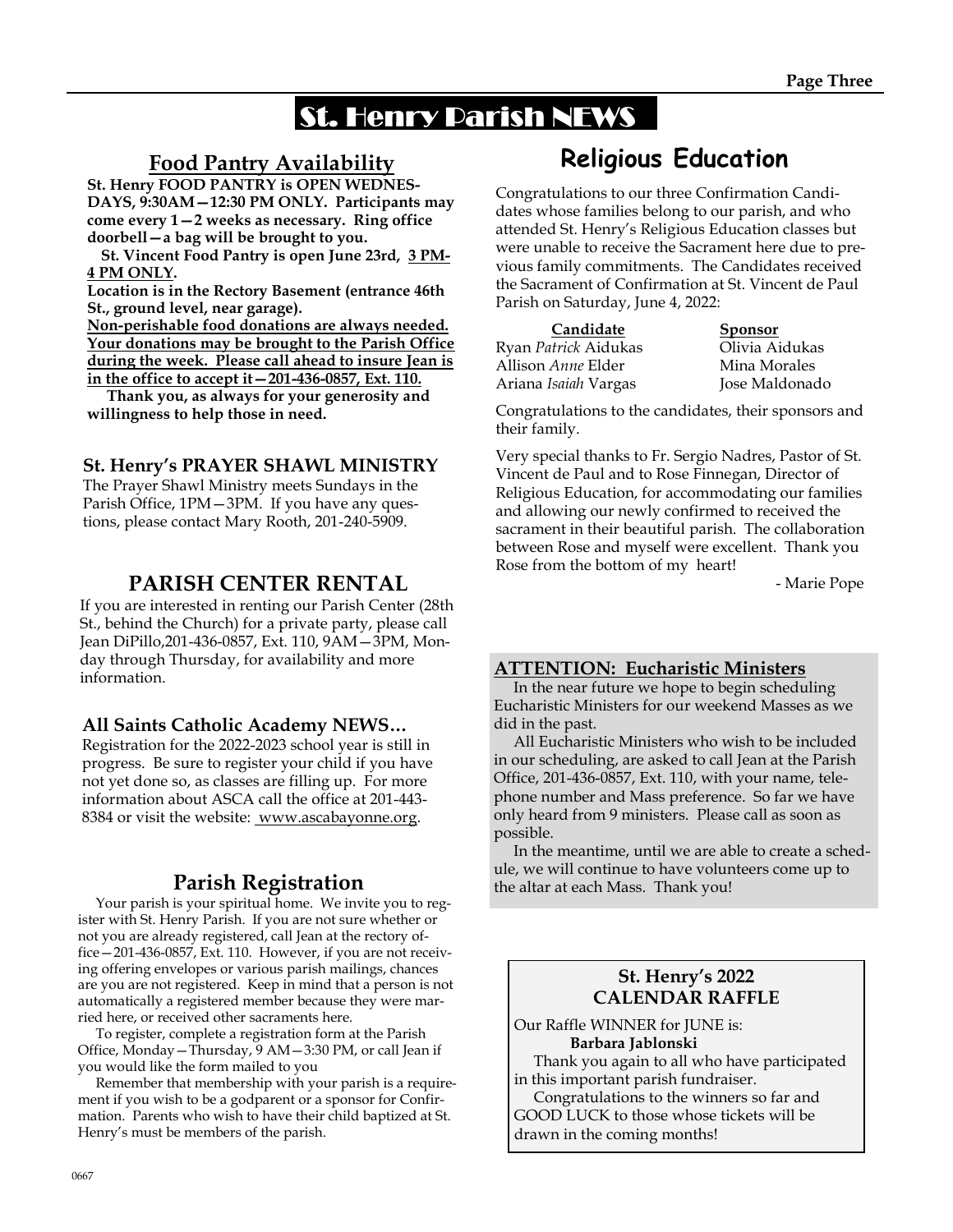# OTHER HAPPENINGS—In and Around Bayonne & the Archdiocese of Newark

#### IMMIGRATION HELP FOR UKRAINIANS: Contact Gintare Grigaite, Esq. at 201-471-7989.

<u>How to Report Abuse</u> The Archdiocese takes very seriously any and all<br>allegations of misconduct by members of the clergy, Religious and lay<br>staff of the Archdiocese. We encourage anyone with knowledge of an act of misconduct to inform us immediately so that we may take appropriate action to protect others and provide support to victims of sexual abuse and other misconduct. Individuals who wish to report an allegation of sexual misconduct may do so by calling Karen Clark, Director of the Department for the Protection of the Faithful at 973-497-4254. Victims in need of assistance should call the Archdiocesan Assistance Coordinator at 201-407-3256. They are also encouraged to call the At-torney General of NJ Clergy Abuse Hotline at 855-363-6548.

#### The Archdiocese of Newark RESPECT LIFE

Office will be hosting four upcoming Rachel's Vineyard retreats in 2022 to heal the wounds from abortion.

 Sept. 9-11 (English) & October 21-23 (Spanish) Contact the Respect Life Office for more details by calling 973-497-4350 or email cheryl.riley@rcan.org (English); elvinedoderaquelinfo@rcan.org (Spanish)

# St. Henry Parish NEWS - continued

# Thank You!

Total Collection thru the weekend of 6/5/22: \$8,065 Consisting of Regular Weekly Offering: \$6,777 Electronic Giving: \$1,288

We need \$10,000 each week in order to meet our expenses

The Archdiocesan Assessment: \$2,231

Thank you for your continued support and generosity!

#### ROSARY SOCIETY News…

On Monday, July 4th, after the 9AM Mass, a Patriotic Rosary will be prayed in Church. Please join us in this beautiful, much-needed prayer for our country.

## 2022 Archdiocesan ANNUAL APPEAL

 The Annual Appeal funds essential programs and ministries at the heart of our Catholic mission in our four counties in the Archdiocese of Newark - namely to proclaim the gospel, to pass on the faith to future generations particularly through the celebration of the sacraments, and to care for the poor and those on the margins.

 OUR PARISH GOAL IS \$41,661. The Archdiocese requires us to meet this goal. If we do not, we must contribute the difference between our goal and the actual amount of pledges received. We therefore ask that you prayerfully consider making your gift or pledge to the 2022 Annual Appeal.

To date, \$24,630 has been pledged.

 Pledge/Gift envelopes are located at the doors of our Church. You may bring your envelope to the Parish Office or add a stamp and mail it directly to the Archdiocese of Newark (do not mail cash). As always, your generosity is appreciated!

### RECTORY RENOVATION PROJECT

 We can't thank all of you enough for your donations to our Rectory Renovation Project. Your generosity and willingness to help with this much needed project was above and beyond! The total collected is \$46,645. With the excess over our goal amount, we are able to address some renovations to our Parish Center as well.

 Below is a list of eligible donors and plaque information which we have received so far. Please carefully look at your information to make sure it is correct. For those who have not yet given us their information, please call Jean at the Parish Office as soon as possible—201-436-0857, Ext. 110 (you may leave a voicemail with your name, plaque information and phone number). The deadline to respond is Monday, July 11th. If we do not hear from you by that date, we will use "Given by (your name) for the plaque.

Rosalinda Alonzo Laura Aubrey Charlene & Bart Bini Given by the Bini Family

#### Donor Name Plaque Information

Melissa, Nicholas & Hope Agresta In Honor of Louis & Jean Sinopoli and Bishop Thomas Donato

Sharon Borke **In Memory of Harold & Frances Cassidy In Memory of Harold & Frances Cassidy** 

Continued on Page Five